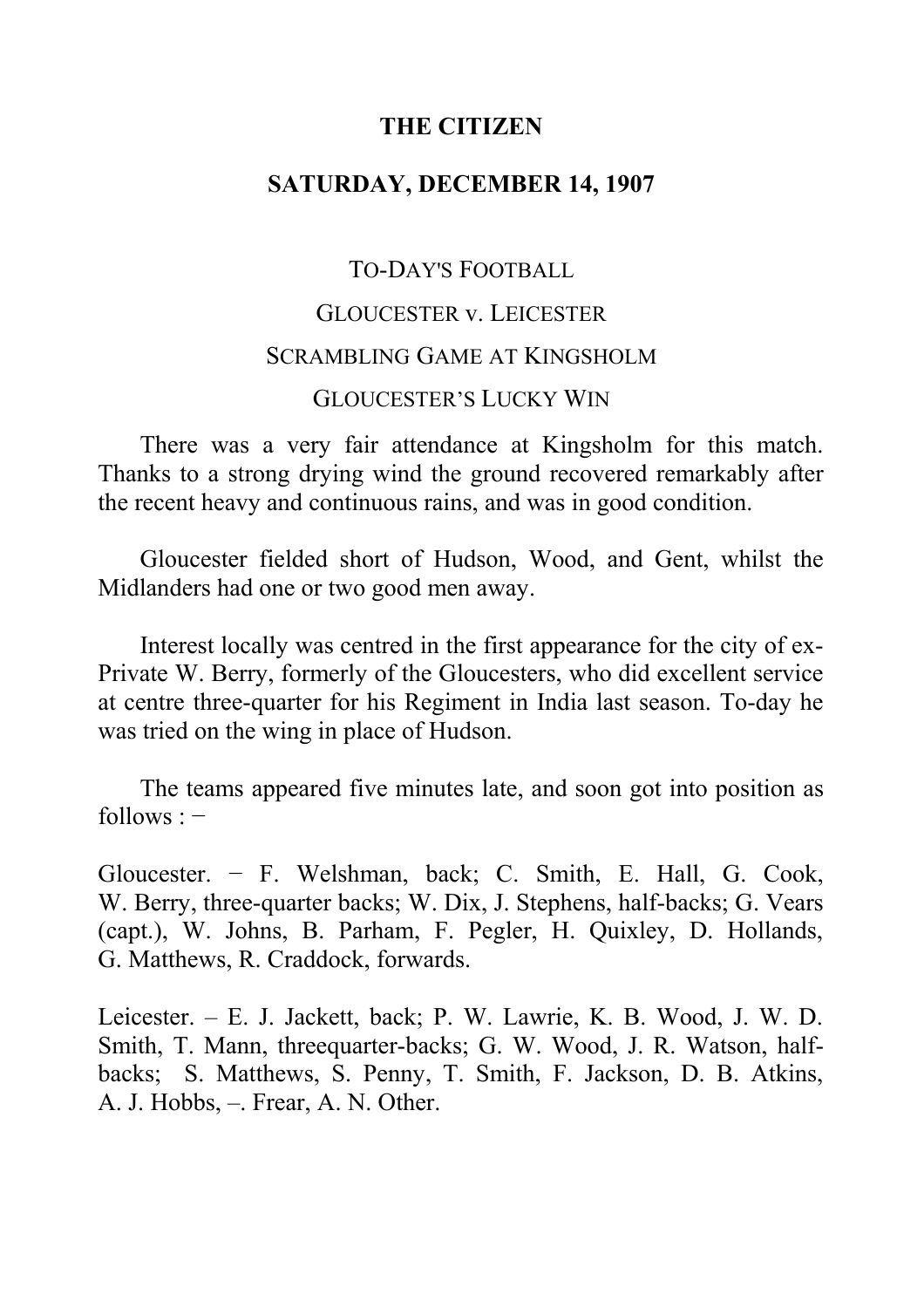### THE GAME

Leicester won the toss, and Vears started for the home team from the Worcester-street goal. For getting in front of the ball the home side were penalised, and a scrum was ordered at the centre. Leicester gained a few yards, but the City replied with a good wheel. Off-side, however, was given, and with the kick Jackett found touch a few yards from the home line.

Play hovered in the vicinity of the City 25, where some scrambling play was witnessed. A useful kick by Wilson sent to Welchman, who luckily kicked to touch. A visiting forward was knocked out in attempting a tackle and retired.

With only seven forwards Leicester monopolised the ball in the scrum, but the passing behind was wild and little ground was made. Eventually from a kick over the line Gloucester conceded a minor. Dixie Smith marked on the drop out, and Jackett placed his side on the attack with a lovely touch-finder.

From the ensuing scrum the Leicester backs were given possession, and K. Wood cross-kicked right in front of the home posts. The ball was eventually rushed over the line, but Gloucester just managed to save.

Mann fumbled the drop out, but K. Wood recovered and tried to run round. He was, however tackled, and the ball getting loose the Gloucester forwards rushed away. Jackett, however, picked up and found touch in the home half, though the crowd on the sixpenny side was against the ruling of the flag-holder.

Gloucester, with a burst, got past the centre, but Berry failing to gather in the loose Leicester worked back. Welchman was here prominent with a remarkable clearance under difficulties, but Leicester continued to have all the game. The City forwards were badly beaten for possession, and had the handling of the visitors been at all accurate, the City lines could hardly have escaped.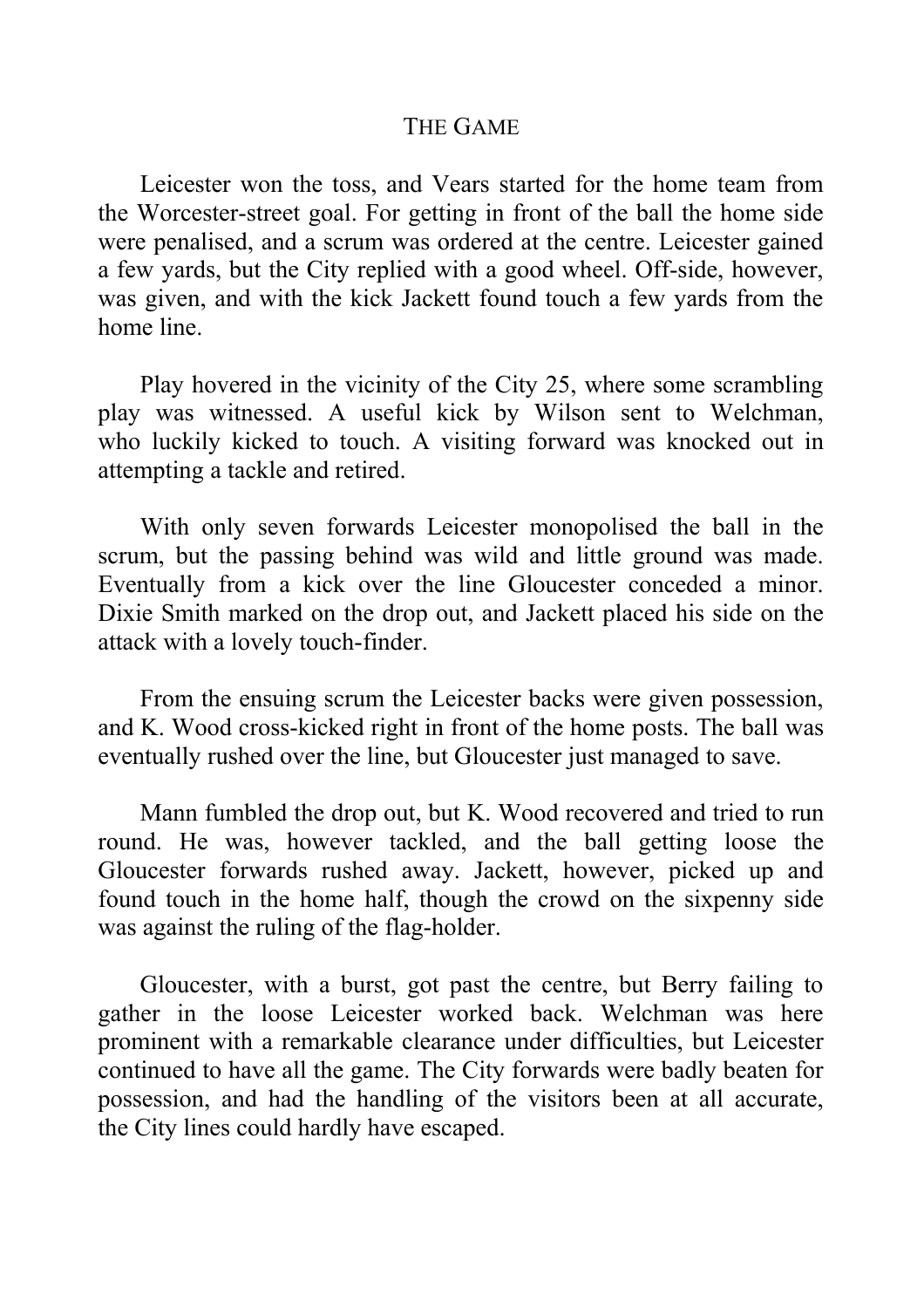Following a spell of scrambling play, Gloucester gained a better position. Dix, with a neat effort, made a nice opening, but his pass went astray. Leicester started a nice movement after this, but Cook intercepted, and raced away. He transferred to Berry, but the soldier was quickly upset.

From this point the Leicester backs came away with grand passing and inter-passing. A try appeared almost certain, but the final transfer was not accepted. Stephens was instrumental in bringing relief to the home side, but more smart combination by the visitors resulted in a warm attack on the City line.

Gloucester worked out through Dix, who slipped down touch and passed to Vears. The Captain, however, was immediately tackled. Infringements by the Gloucester scrum half caused the home team to be penalised twice, and with his second kick Jackett put in a fine touch kick.

Ensuing play was contested in the home half, where the Midland forwards heeled continually. The movements from the scrum, however, did not develop. Following a rough and tumble near midfield the Gloucester forwards made headway, but they were checked by Lawrie.

Subsequent operations were very scrambling, and mistakes of frequent occurrence. At length Leicester opened out, the ball going through a number of hands. Dixie Smith dodged several opponents and passed, but a knock on occurred. Rushing a scrum Leicester went very close, and from a line out a forward went over. Some infringement, however, happened, and a scrum followed five yards outside.

The visitors heeling, Watson gathered, and after feinting to pass he dived through a bunch of City players and scored. Jackson made a poor attempt at goal. Half-time was called a minute afterwards.

> HALF-TIME SCORE : Leicester …….…………. 1 try Gloucester ……………...... Nil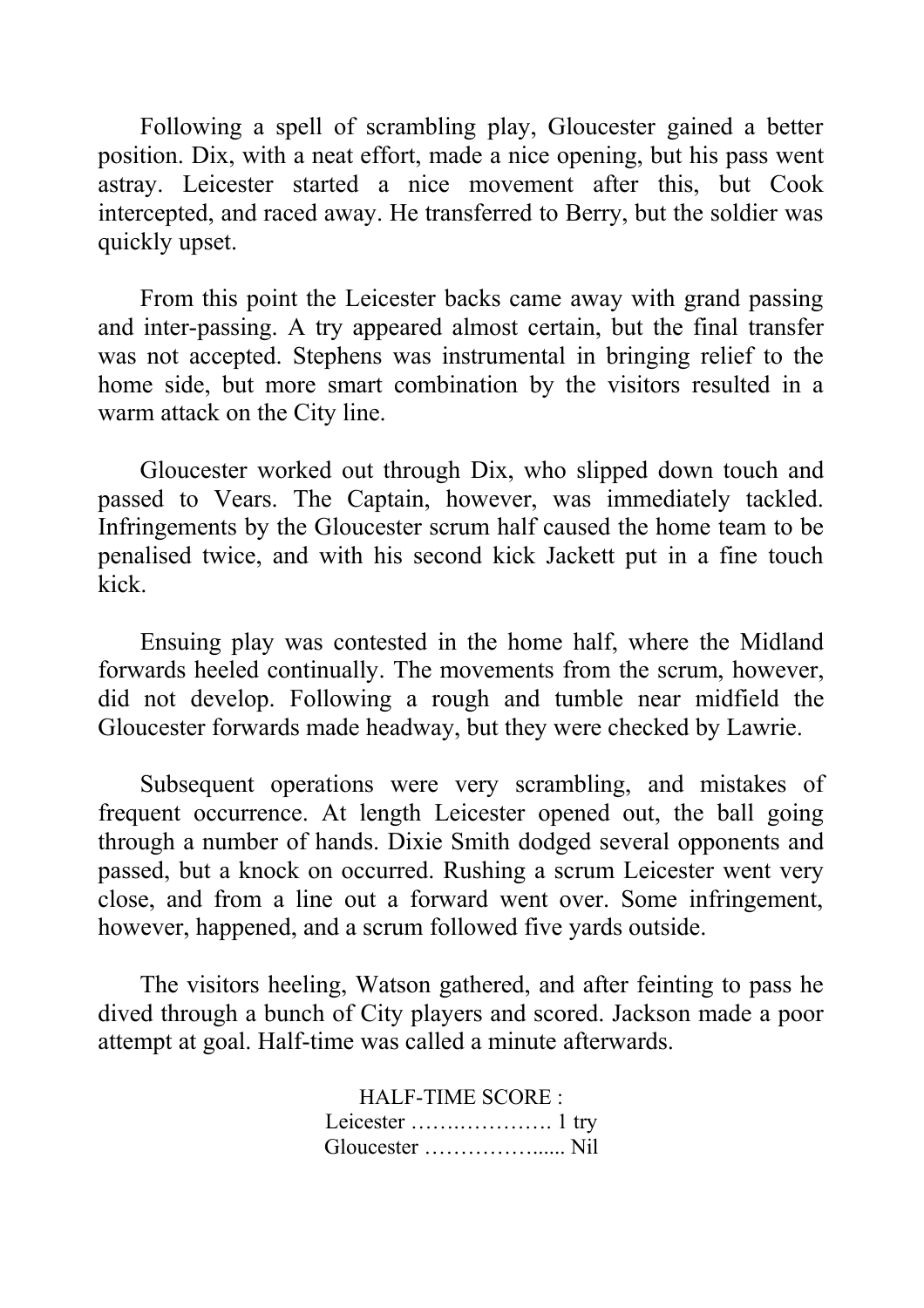Matthews re-started, and opening play was fought out in the Gloucester half. Heeling by the visitors saw a bout of passing initiated by Watson. Lawrie, the final recipient, however, slipped when there was a possible chance. A pass by Dixie Smith enabled the latter to kick to Welchman, who punted out to the centre.

Hall and Dix brought play out to more favourable quarters. Near the centre Johns secured in a line out and kicked, and following up prevented a return. With a determined rush the City forwards took the ball to Jackett, who took a flying kick near his line. The ball went over the heads of the Gloucester men, and was gathered by Jackson, who was yards off-side. Leicester were penalised, and a scrum followed five yards from the Midlanders' line.

Leicester cleared from a dangerous position, and with strong forward work reached the Gloucester quarters. Watson, with a tricky punt, sent to Welchman, who ran out in fine style, but eventually succumbed to numbers. Working well together Gloucester gained ground, and neat passing gave Berry a chance on the left wing. The soldier handed off well, but was not fast enough.

In some loose play Stephens gathered and punted to touch. The ball, however, swerved into the field, and Jackett being fairly caught napping, Hollands picked up and ran over with a good try. Welshman converted, and gave the City the lead.

Resuming, Hall returned beautifully to the kick-off, and play settled in the Leicester half. The Gloucester forwards heeling, Dix fed Stephens, who essayed a wide pass. The ball, however, was taken by Lawrie, who dribbled cleverly and to the line, where Welchman was collared. It was a dangerous position for the City, and from a scrum close in Watson went through and scored. Jackson failed with the place kick.

Following the drop-out, Mann brought off a good run from a pass by Jackett, but dropped the ball when getting clear. Williams and Quixley, with clever work, took Gloucester to their opponents' 25.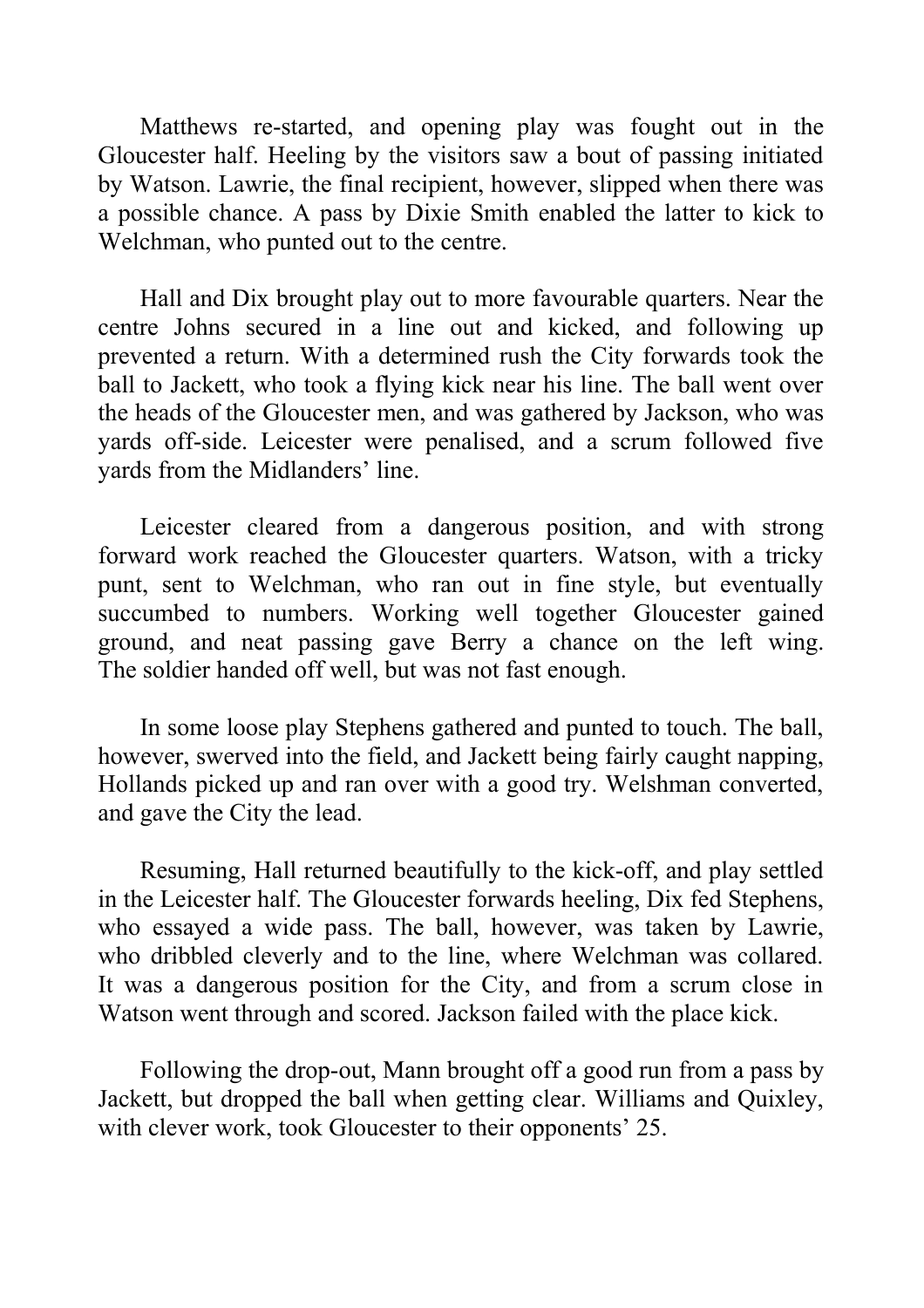Here Berry missed a high pass from Stephens, and K. Wood snapping it up, he ran to Welchman and then transferred to Dixie Smith. The latter, however, failed to take with an open field. G. Wood dribbled on and to the Gloucester line, where the visitors made strenuous efforts to add to their lead. The defence, however, was too sound to be pierced. Determined work by the home pack brought the much-needed relief. A big punt by Hall brought play to the centre. A long kick went to Jackett, who ran across the field and found touch.

The City worked desperately hard to gain an opening, but the visitors were too strong, and a great forward burst took them to the centre. Here, in some desperate work, Stephens and Craddock were lamed, and there was a delay.

Re-starting, Gloucester at one showed up prominently, and from passing Parham only just failed to cross. After this Gloucester had one or two possible openings, but they were not accepted.

Leicester in turn took up the running, and Gloucester were again called upon to defend. Welchman was seen to advantage when pressed, and then a big punt by Hall transferred the game to the other end.

Near the Leicester 25 Watson was penalised for off-side, and Welchman, with a lovely kick, landed a goal amidst great enthusiasm. Time was nearly up, and immediately after the restart no-side was whistled, leaving Gloucester lucky winners.

> RESULT : Gloucester …….. 2 goals (1 p) (8 points) Leicester ….……….…. 2 tries (6 points)

#### REMARKS

By no stretch of imagination could it be said Gloucester deserved winning points to-day. For three-parts of the game the City were outplayed by a side considerably stronger forward and smarter behind in every department. Leicester had chances galore of making the game safe, but they missed them and paid the penalty.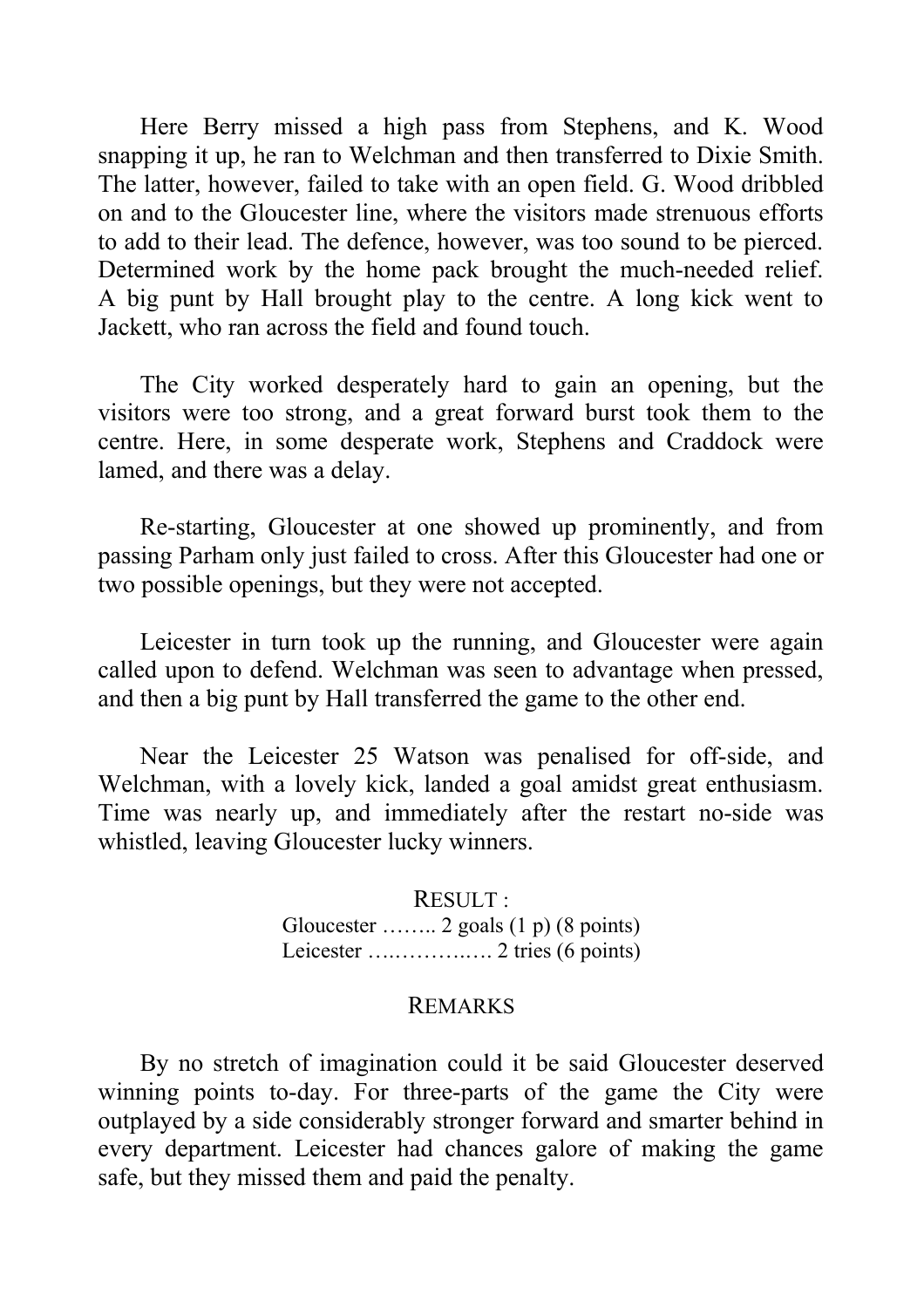In no match this season have the Gloucester forwards been beaten for possession more than they were this afternoon. The Leicester men appeared to control the ball at will, and rarely indeed could the City pack heel. The result was that the home backs were afforded few opportunities in attack. The Midlanders were a big, powerful eight, and they made their presence felt both in the scrums and the loose.

The home forwards presented a plucky front, but they were pushed and overpowered again and again. In the lines-out, too, the visitors held the advantage, and it was only in the open Gloucester could compare at all favourably with their opponents. In this department the work of the City players was very good, and some dashing play was witnessed.

Hollands, Quixley, Johns, Matthews and Parham were conspicuous at various points in the game for special efforts. For Leicester, Jackson, Penny, and Matthews were to the fore in some determined bursts, but the pack all round was a strong one.

Well beaten forward, Dix and Stephens had anything but a pleasant task at half-back. Still, the Gloucester pair worked hard and accomplished some sound work. Watson and G. Wood, after an erratic opening, displayed effective combination, and they fed their threequarters well. Watson had the distinction of scoring both tries − each obtained from scrums close in.

In the three-quarter line, Leicester possessed speedy and resourceful players, but the handling was at fault repeatedly. Dixie Smith was very resourceful in attack, and K. Wood brought off several strong runs.

Of the wing men, Lawrie was the more dangerous. The City quartet had to make their own work, for the times they got the ball were few and far between. Hall was the most prominent player in the line, and he did a lot of useful kicking. Cook had an occasional dash, and made the best use of is limited opportunities. "Whacker" Smith did not get a single pass, but the veteran's defence was sound.